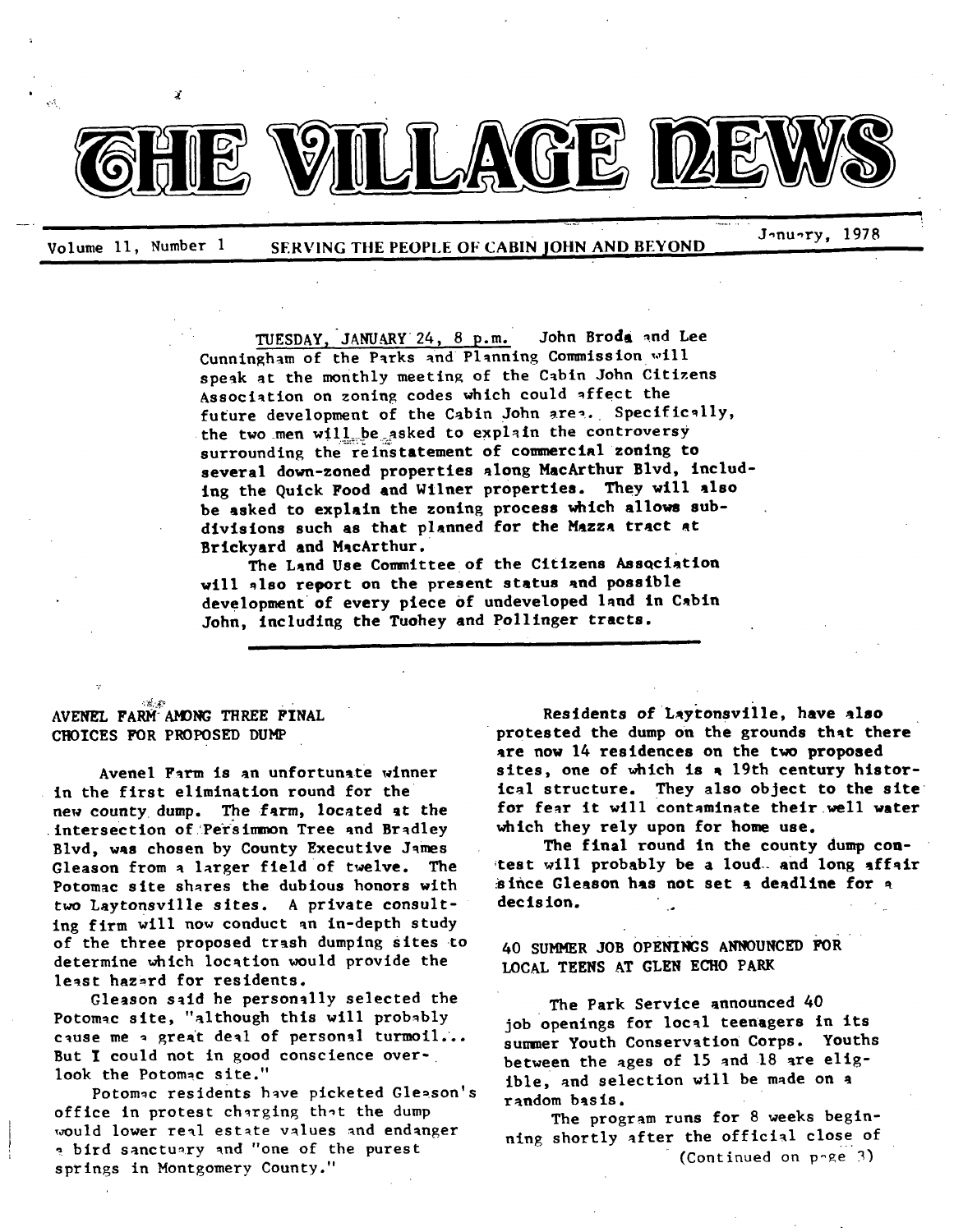### SPRING CLEANING IN JANUARY????

Would you like to start the New Year with tidy closets, neater garages, uncrammed bookshelves or toy boxes that actually close? The Cabin John Four-Year-Old Program is ready--starting right now--to pick up your discards for their coming Yard Sale and Benefit.

Although the benefit will not be held until the spring, you may call Cappie Morgan--320-3269--to pick up your donations right now. Watch the Village News for date and details on the Yard Sale and Benefit.

### **NEIGHBORHOOD NOTES:**

Back from  $\sim$  6 month tour with Project Hope, BURTT and GLADUS RICHAR RICHARDSON m\*de \* brief visit to their old neighborhood. The Richardsons are moving to Winthrop, Maine where Burtt will open his first private practise as a pediatrician. We wish them luck and happlness...CSANAD TOTH has also been traveling. He accompanied U.S. Secretary of State Cyrus Vance to Toth's native Hungary to return the ancient and symbolic Crown of St. **Stephen to the Hungarian people. Toth acted as official interpreter for Vance.**  Many thanks are due to the elfs who worked behind the scenes to make the annual Christmas Party a success. DIANE **KELLOG and JANE** WINSLON provided refreshments **and organized a Jolly visit with**  Ssnta...81st Street welcomes BUZZ and RITA BURKE to the neighborhood. The short residents are happy to have new playmates in JENNIFER 6, BRENDON 4, and BRIAN 2. Friends and neighbors were saddened. by the death, January 8, of Charles M. Wilson long time Cabin John resident and father of Charles M. Wilson, Jr.

NEW DIRECTORIES ARE ON THE WAY!

We are happy to announce that the new Directory will probably arrive at the printers at the end of this month. That means that by the end of February we can throw out the  $\Box$  old patched $\Box$ and, tattered issues and  $\Box$ get an up-to-date reading on who lives where in Cabin John.

### NEWS TO LIST LOCAL BABYSITTERS

i

**Twice • ye,r the Village News runs a list of local teens willing to b~bysit in the ~re~ or perform light housekeeping. If you are interested in b~byslttlng or house~ork, please**  drop  $\cdot$  line to the News. We will **:~= print • complete list next month.**  The *\*ddress: Box 164*, Cabin John, MD **20731.** 

## **GLASSIFIED**

(Classified ads ~ cost 50¢ *per* line, payable in advance. Please send to BOx 164, Cabin John, Md. 20731 by the 6th of each month.)

LOST: Mostly white, calico cat named Lightening, lost Dec. 31 near 79th **St.**  reward offered: 229-3266.

WANTED: Cleaning Lady to work in Cabin John area one or two days per week. Call **after 3 p.m. 229-1909**  HOW SAFE IS YOUR FIREPLACE? For expert inspect.  $\&$  repair call: Steve Clark 229-3482 FOR SALE: Chain lnk. dog pen, 6' high, 20' sq., Cent. dividing partition w/gate, \$400.00 or best off. Kacy Crystal 589-1459 days, 265-1983 evenings;



REGISTERED MASTER PLUMBER



PLUMBING AND HEAT1NG

DISHWASHERS\*REMODELING\*HEATERS REPAIRS\*DRAIN SERVICE\*DISPOSERS, FULLY BONDED AND INSURED 229-5685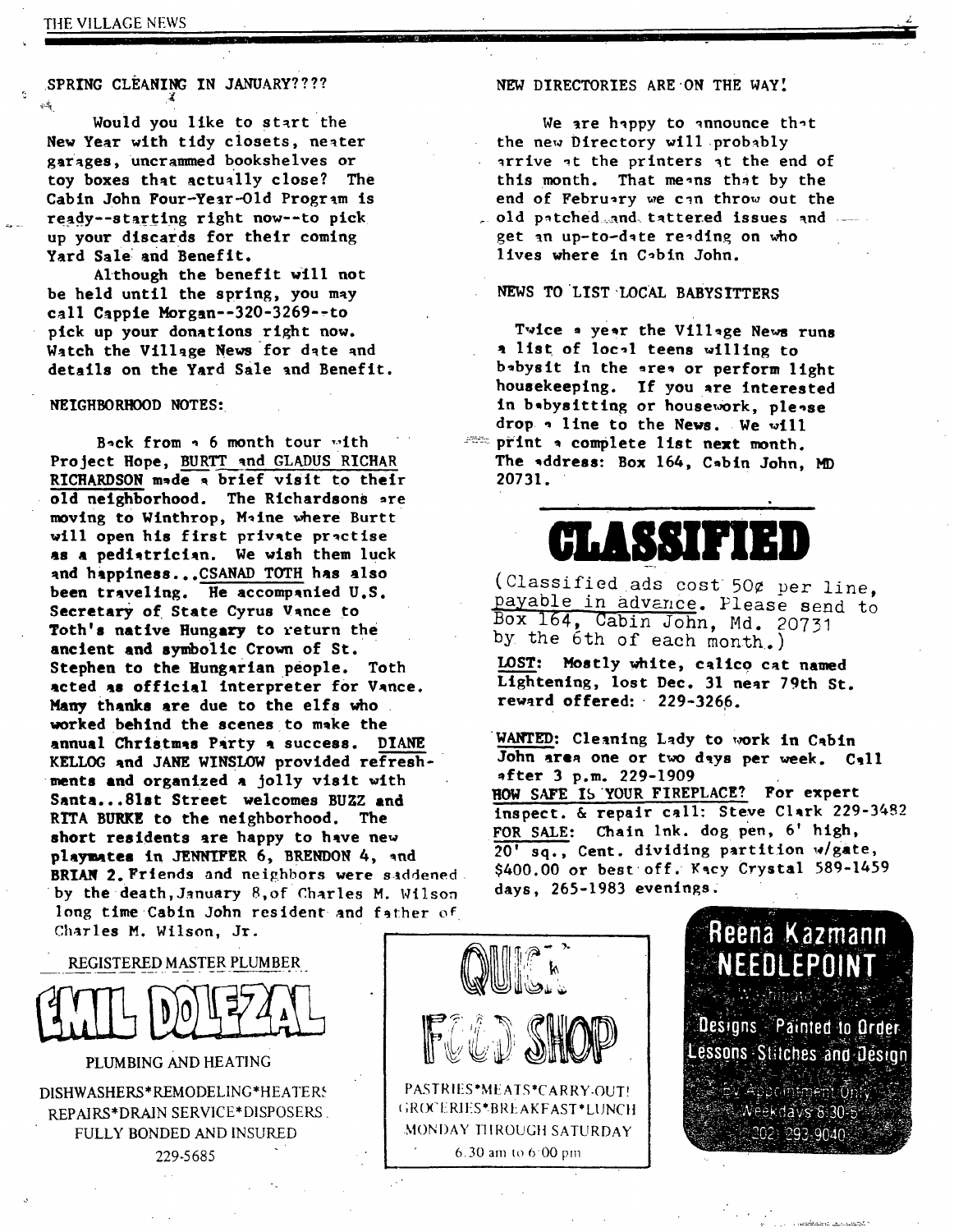

 $\sim$   $\sim$  IN THE PARK

(Continued from  $p$ -ge 1)

area schools. YCC employees will be paid the Federal minimum wage of \$2.65 an hour for a 30-hour work schedule. An additional I0 hours of skill instruction will round the teens schedule out to a regular 40-hour work Week.

YCC members can expect to work in one of five different projects which, in addition to providing needed park services, will also include on-the-job instruction. L~st year, YCC youths worked with an architect to design and execute plans for the playground which now occupied the area between the old crystal pool and the ballroom. The teenagers not only learned how to follow an architect's plans but also helped the architect with design suggestions. A tentative project for this year is an archeological dig to uncover a time capsule buried at the park site in 1891.

Applications will be accepted untll March 15. For more information call the Park Information Office at 492-6240.

SWING YOUR PARTNER AT CLARA BARTON DAY CARE CENTER'S ANNUAL SQUARE DANCE AND AUCTION

Circle March 11 on your calendar and start brushing-up on your square dance steps. That's the date the Clara Barton Center for Children will hold its annual Square Dance and Auction Benefit

Cabin John's own Ed Winslow will start calling at 8 p.m. Intermission will

| THE VILLAGE NEWS<br>DISPLAY ADVERTISING RATES: |         |
|------------------------------------------------|---------|
| Full page                                      | \$40.00 |
| $2.3$ page                                     | \$30.00 |
| $1.2$ page                                     | \$25.00 |
| 1 3 page                                       | \$15.00 |
| $1.6$ page                                     | \$10.00 |
| $1.12$ page                                    | \$6.00  |

give you a chance to catch your breath and bid on donated goods and services from the community. Last year's high bidders walked away with tickets to sports events, tennis lessons, catered parties and dinners at local restaurants, etc.

d

**I** 

Tax deductible tickets range from \$5 a couple to \$3 for singles. Ticket holders are eligible for door prizes. Proceeds will benefit the Day Care Center's scholarship fund. For further information call the Day Care Center Directors at 229-9834.

BANNOCKBURN NURSERY SCHOOL HOLDS OPEN **ROUSE WEEK FOR PROSPECTIVE PARENTS** 

**Looking for a good nursery school experience for your child? The Bannockburn Cooperative Nursery School has scheduled ~n:Open Rouse Week, February**  6 to 10 for interested parents to inves**tigate what their cooperative has to**  offer. You may visit the school to **observe classes in session from 9:30 to 11:30 q.m. eqch day during the Open Rouse Week.** 

**An addftlonal Open Rouse for both**  parents and children will be held Saturday **February 11 from 9:30 to I1:30.** 

Everyone is invited to visit the **school ~nd meet the teachers. Bannock**burn Nursery School is located at 6410 **Bannockburn Drive. For further information c~11 Susan Edl~ntlch at 320-5004 or Helen Gwnof at 229-0762.**